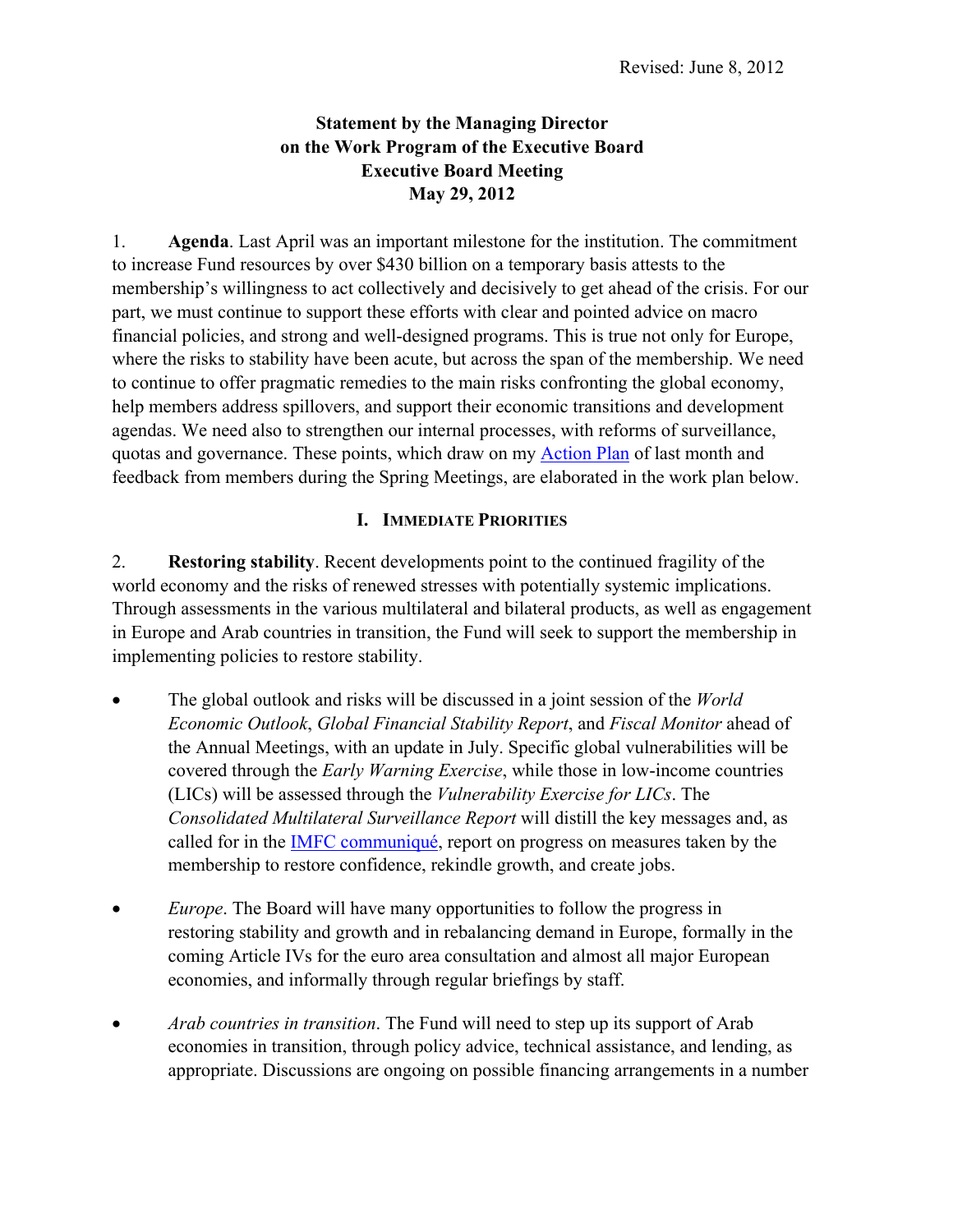of these economies. Upcoming Article IV consultations and regular informal Board briefings by staff will provide opportunities to discuss progress.

3. **Financial reform**. By analyzing key topics and leveraging cross-country perspectives, we will seek to strengthen our advice on the continued repair and reform of the financial sector. The Board will be briefed on recent work on the *Modalities for Cross-Border Resolution—*the policies and legal mechanisms to effectively resolve financial institutions operating across borders, which is an area where rapid progress is vital. *Macrofinancial Stress Testing: Practices and Principles* will assess the role of stress tests key to ascertaining the resilience of financial institutions—as a monitoring tool and put forward guidance on best practices. Based on the knowledge accumulated through the Financial Sector Assessment Program (FSAP), *Cross-Cutting Issues in FSAPs* will identify issues germane to a broad group of countries. The implications of financial sector risks for sovereign debt sustainability will be explored in *Interrelationships of Sovereign and Financial Sector Risks: Debt Implications* in November.

4. **Supporting growth**. An important challenge across the span of the membership is to enhance inclusive growth, while ensuring debt sustainability. The Fund will provide analysis and policy advice on achieving credible fiscal consolidation and government debt reduction, an issue germane to many members, while supporting growth. We will also seek to identify the scope for structural reform and macroeconomic policies to promote growth and jobs.

- *Fiscal adjustment and growth*. The *Fiscal Monitor* will ensure that the Fund's approach to fiscal adjustment in the near- to medium-term is consistent and wellanchored in an analysis of fiscal multipliers and growth. Structural reforms and macroeconomic policies to promote growth and jobs, which are crucial to the viability of the adjustment efforts, will be covered in *Fiscal Policy and Employment in Advanced and Emerging Economies* in July. A discussion of *Fiscal Transparency, Risk, and Accountability in the Post-Crisis Environment* will follow. Later in the year, we will also discuss *Energy Subsidy Reform: Lessons and Implications*.
- *Jobs*. Analytical work is underway on issues related to jobs and growth in Fund surveillance and programs, including social equality and inclusion; a Board paper is being considered for later in FY2013. The work will support the development of a surveillance toolkit and related outreach.
- *Emerging markets and developing countries*. Surveillance in several emerging markets and developing economies will need to confront the policy challenge of attenuating current downside risks in the global economy, including from elevated oil prices and volatile capital flows, and avoiding over-stimulating the economy. Analysis is also underway on the particular economic challenges facing small states, and on the Fund's engagement with them.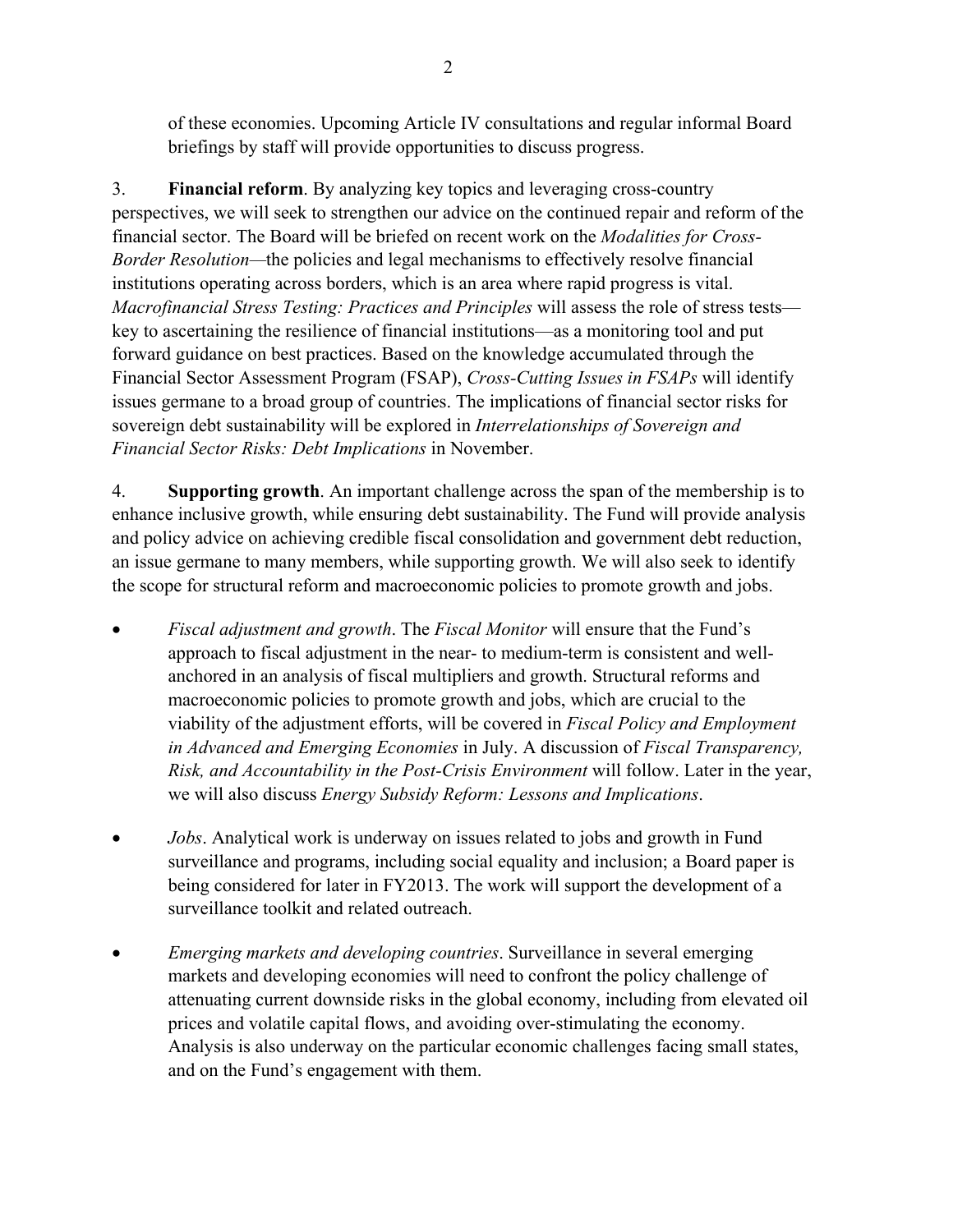5. **Low-Income Countries**. Our policy advice, lending, and capacity building efforts are aimed at helping LICs preserve macroeconomic stability and debt sustainability, while facilitating the achievement of their growth and development objectives. Following the comprehensive reform of LIC financing instruments three years ago, the *Review of LIC Facilities* in August will assess the experience to date and consider possible refinements. Another paper, to be issued before the Annual Meetings, will review LICs' exposure to global risks and related policy challenges. A joint IMF-World Bank staff paper will explore the challenges of debt management capacity in post-debt relief countries; this will be followed soon after the Annual Meetings with the *Review of the Debt Limits Policy*. Analytical work is also underway on managing natural resource wealth. Two inter-related papers will be discussed in August: on *Fiscal Regimes for Extractive Industries: Design and Implementation* and on the *Macroeconomic Policy Frameworks for Resource-Rich Developing Countries*.

6. **Lending and the Global Safety Net**. Ensuring an adequate safety net is key to crisis prevention and management.

- *Effective programs*. Steadfast implementation of programs is a critical part of a durable exit from the crisis. Our discussion of the *Review of Conditionality* will provide a timely opportunity to assess the experience with Fund programs and to draw lessons for the design of new programs. The informal briefing of the *Crisis Programs Review* will focus on the European programs and will also cover issues concerning lending to members of currency unions. Informal country and regional briefings will also allow for reviewing key developments both across programs and across regions.
- *Fund resources*. The membership has moved swiftly and committed to raise the Fund's firewall by over \$430 billion. A paper on *Borrowing Modalities* is scheduled to be taken up shortly to finalize the modalities to make these resources available to the Fund, when needed, and would include proposals to safeguard the Fund's balance sheet against concentrated and correlated risks.
- *PRGT financing*. Even as resources have been expeditiously garnered to combat the global crisis, the 2009 LIC financing package to enable concessional lending of \$17 billion during 2009-14 remains incomplete. In the current environment of fragility and heightened risks, it is crucial to secure sufficient pledges of contributions from members to support concessional financing under the PRGT through 2014-15. A bimonthly report will track progress towards completion of the package. The issue of the longer-term sustainability of the PRGT will be taken up in the *Review of LIC Facilities*  prior to the Annual Meetings, and in the *Use of Windfall Gold Sale Profits—Further Considerations*.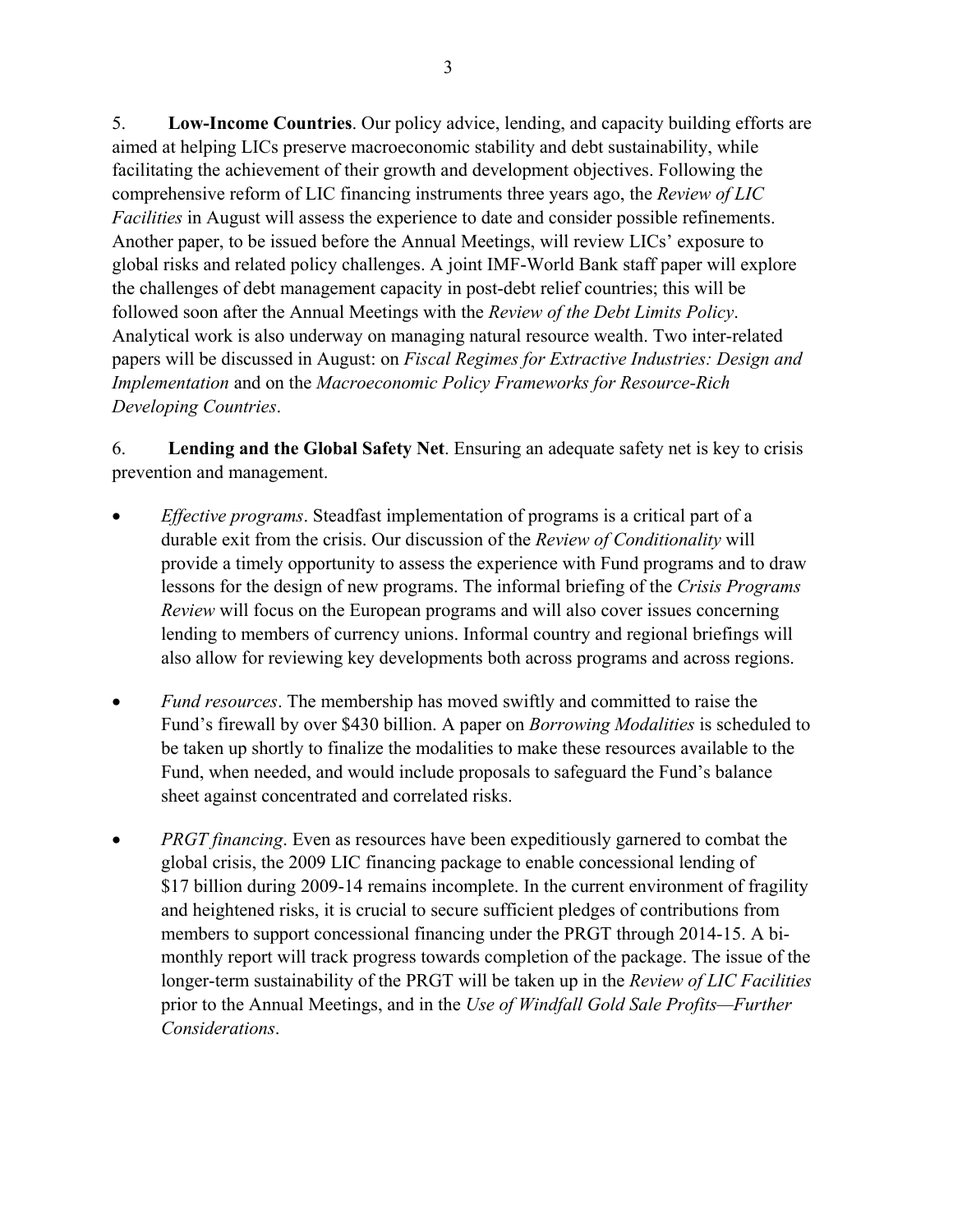### **II. IMPROVING THE FRAMEWORK**

### **A. Surveillance**

7. **Strengthening surveillance**. To add more value to our policy dialogue, and building on the action plan for the Triennial Surveillance Review, we are continuing to improve the analysis of spillovers and interconnectedness and ensure multilateral consistency in our bilateral assessments. The *External Sector Report* will present a revamped analysis of external positions and vulnerabilities that are multilaterally consistent. The timing is to be determined, as we are in the process of consulting with members formally and informally, including through the use of the External Balance Assessment and other methodologies in upcoming Article IV consultations. The spillover analysis of the policies of the systemic-5 economies—China, the Euro Area, Japan, the United Kingdom, and the United States—will be presented in a *Spillover Report* in July, as background to the Article IV consultations in each of these areas. Both reports are being prepared by interdepartmental task forces, as part of a larger effort to bring together the specialized skills of staff working in different departments.

8. **Surveillance framework**. We need also to institutionalize the process of integrating bilateral and multilateral perspectives in surveillance and close gaps in the framework. Building on the informal discussion in April, the Executive Board will have an opportunity to discuss a draft *Integrated Surveillance Decision*. We are engaging with a wide range of stakeholders and will schedule the Board meeting, pending their feedback, on a date to be determined. In September, a review of *Data Provision to the Fund for Surveillance Purposes*  will assess the usage of data and future data needs to strengthen surveillance. Work is also progressing on strengthening financial sector surveillance; a *Strategic Plan for Financial Sector Surveillance* will be taken up in September as a follow-up to the discussions on the financial sector work agenda held last month. Later in the year, bringing together the work presented in the preceding four papers on capital flows, *Capital Flows: A Comprehensive, Balanced, and Flexible Approach* will be discussed. To smooth the work program, the next transparency policy review, initially expected by end-2012, will be moved to the following calendar year.

#### **B. Governance**

9. **Quota and governance reform**. The legitimacy and effectiveness of the Fund will be enhanced with the timely implementation of the 2010 reform. Important progress remains to be made, if we are to meet the goal of implementation by the Annual Meetings. Recently, the IMFC Chairman and I sent a letter to all Governors soliciting their best efforts to spur implementation, and since early April progress is being tracked in real time on our external website. I propose a monthly meeting through Tokyo to monitor progress, including progress in each constituency, and further outreach to the authorities through staff's engagement in the field. Voluntarily re-composing the Executive Board to increase the number of emerging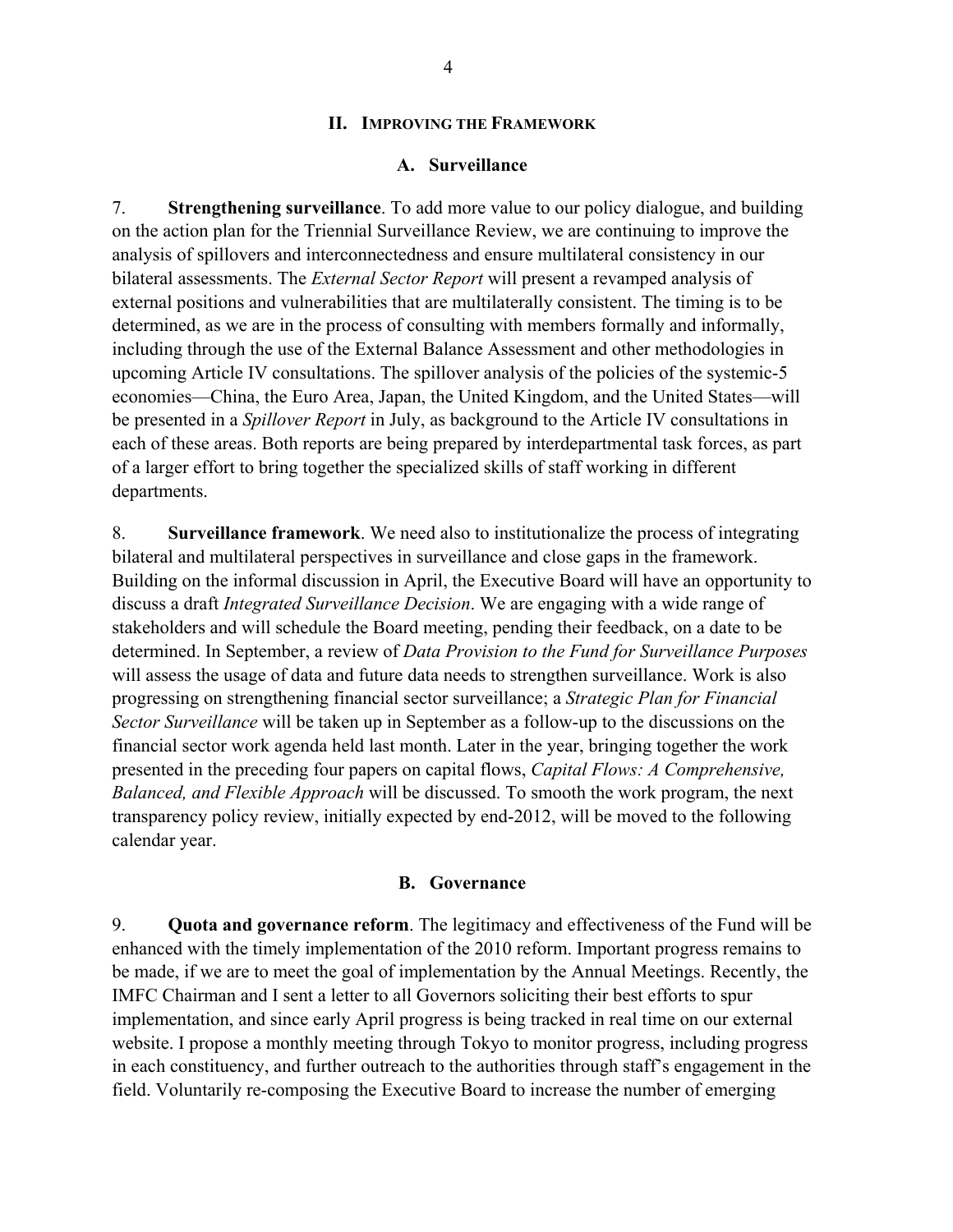market and developing country chairs will also send a firm signal of the weight placed on enhancing the voice of these members. The next discussion of the *Quota Formula Review* will be taken up in July, including the latest data update, and a follow-up discussion will be scheduled thereafter. There will be an informal meeting in the first half of June. A dedicated work stream of the IMFC Deputies will engage on this issue in August and in September. Based on all these discussions, we can report on progress at the Annual Meetings.

### **III. MANAGEMENT OF THE INSTITUTION**

10. **Human Resources and Diversity**. In my Buff on the IEO report on surveillance in the run up to the crisis, I outlined a number of actions to adapt the culture of the institution bringing more accountability, candor, and collaboration. While we will doubtlessly have many occasions to return to these complex and intangible issues informally, it is important that we not lose sight of important human resource initiatives, notably the Diversity Report, which will be presented in July. The next topic, in a series of planned briefings on human resource issues, will be on *Corporate Workforce Planning* in November.

11. **Internal operations**. Key meetings on the management of the institution include the regular *Briefing by the External Audit Committee* in July and the *2012 Report on Risk Management* in August. A meeting on the *Broadening of the Fund's Investment Mandate— Additional Considerations* is scheduled for June, and there will be a follow-up paper on *Strategic Implementation Issues* prior to the Annual Meetings. In addition, Directors will be briefed on the results of the *ACES: Cost of Selected Fund Activities* in an informal session in August. Two IEO-related papers are expected to be discussed at the Evaluation Committee: the Implementation Plan in response to the IEO report on the evaluation of Fund research in July, and the Fifth Periodic Monitoring Report in September.

12. **Board practices***.* Progress has been made to improve the functioning of Board meetings through the agreement on the new Board practices in November 2010. An interdepartmental task force has worked to even out country items over the coming year, with a particular focus on alleviating the Board's work load in July and ahead of the IMFC meeting.